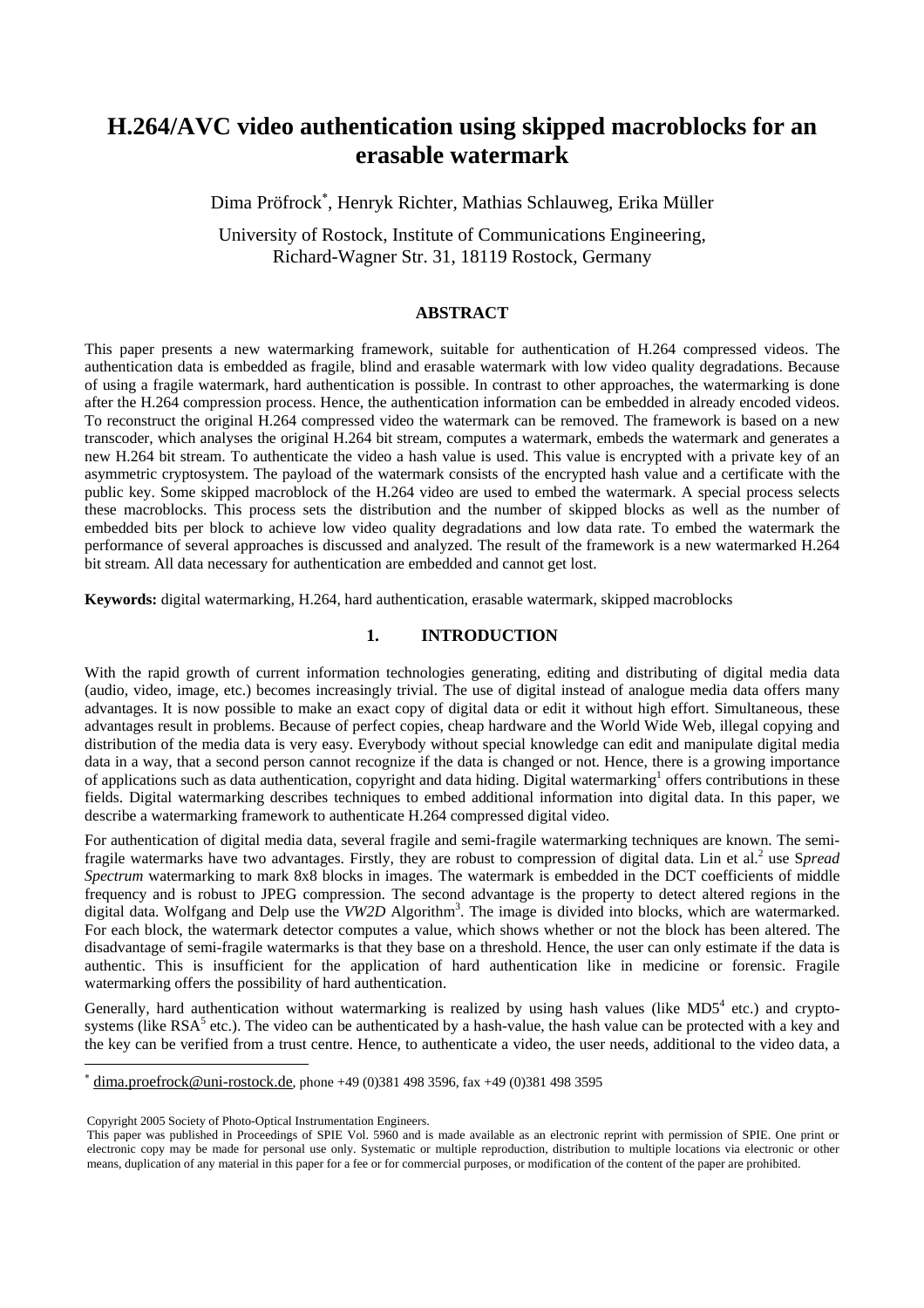key or certificate and the encrypted hash value. Generally, these data are transmitted in a second file or are contained in the video metadata. Because of this, these data can get lost like in the example of Figure 1 a). User 2 does not need the authentication data. To save bandwidth user 1 transmit only the pure video data. Hence, user 3 has to contact the author of the video to get the authentication data. The use of a fragile watermarking approach can anticipate this loss like in the example in Figure 1 b). The authentication data is embedded in the pure video data. User 2 can only transmit the video file and delete all unnecessary metadata but the embedded authentication data can not get lost. We use a fragile watermarking technique to embed an authentication data set for hard authentication.



Figure 1. loss of authentication data a) and using watermarking to save the authentication data b)

Digital uncompressed video requires a plenty of memory to store it. Hence, digital video data normally is compressed. At present, H.264/AVC is the codec with the highest performance in video data compression<sup>6</sup>. In contrast to MPEG-2, H.264 offers about double compression rate at the same video quality. This is achieved by using an effective intra-coding and a quarter pixel accuracy motion estimation with multiple reference frames. There are three ways to embed the watermark in combination with video compression. The embedding can be done in the uncompressed domain, during or after the encoding. Watermarking in the uncompressed domain requires robust or semi-fragile watermarks. The approach of Serdean et al.<sup>7</sup> uses two watermarks. A first reference watermark in the spatial domain is used to obtain robustness to geometrical attacks. The payload is embedded as second watermark in the wavelet domain. Watermarking in the uncompressed domain does not allow hard authentication for the case of lossy video compression. Watermarking during the encoding process offers the possibility of hard authentication. Qui et al. $8$  use motion vectors to embed fragile watermarks during a H.264 encoding. In dependence of the payload, the motion vectors are changed to realize odd or even motion vector prediction errors. Watermarking during the encoding process requires an implementation of the watermarking framework to the encoder. Our approach in contrast embeds the watermark after the H.264 encoding process. We achieve independence to H.264 implementations. The result is a "stand-alone" watermark framework to authenticate H.264 videos. Hence, already encoded H.264 videos can be watermarked.

An essential advantage of our approach is the possibility to erase the embedded watermark. Hence, the original compressed H.264 video data can be reconstructed. There are approaches, which embed watermark data by changing the source data slightly. For example, Byun et al.<sup>9</sup> insert the authentication data in the least significant bits of the original image to protect the other bit layers. However, some critical applications (i.e. medicine, forensic) require the original data set. In our approach, we change the video data in a reversible way to enable a complete video reconstruction. There are two ways to decode the watermarked video. Of course, the watermarked H.264 video conforms to standard H.264 decoder. In this case, the watermark results in video quality degradations. These degradations are minimized during the watermarking process. A second way of decoding and displaying the video is to consider the watermark during the decoding. Hence, the video can be displayed without any quality degradations. Therefore, a normal H.264 decoder can be modified with very low effort.

The organization of this paper is as follows. In Section 2, we introduce the developed framework. Next, Section 3 discusses the use of skipped macroblocks and shows the results of investigations to the frequency of occurrence of skipped macroblocks. Section 4 describes the principle of the macroblock selection process, the selection of skipped macroblock after a future analysis and the signal adaptation to optimize the relationship between PSNR and embedding overhead. In Section 5, we discuss the watermark payload, the embedding domain, the watermark detection and we investigate several watermarking techniques to embed the information bits in the skipped macroblocks.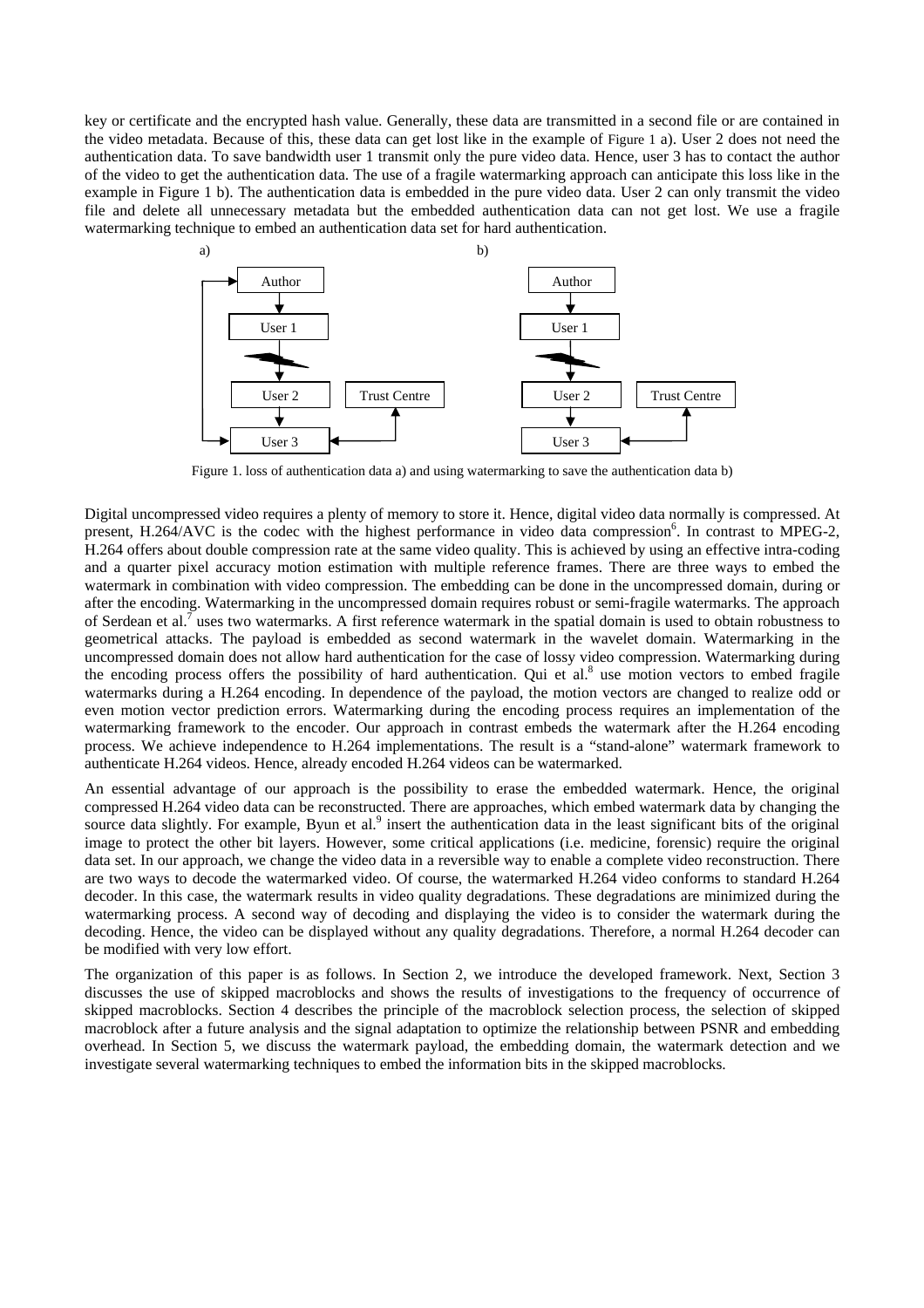#### **2. THE PROPOSED FRAMEWORK**

A block diagram of the proposed framework is shown in Figure 2. The framework is based on a transcoder, which analyses the original H.264 bit stream, computes a watermark, embeds the watermark and generates a new H.264 bit stream. The first step is an inverse entropy coding, which extracts video data out of the pure H.264 bit stream. In the next step, the video structure is analysed. NAL-Units, the largest parts of the structure, contain slices. Generally, I-, P- and Bslices are used. Depending on the type, a slice contains different macroblock types. Macroblocks contain the prediction error of the motion vectors and the DCT-coefficients. Some of the skipped macroblocks of the P- and B-slices are used for an erasable watermark. The macroblock selection process improves the ratio between video quality degradation and embedding overhead by varying distribution and number of skipped macroblocks and the number of embedded information bits per block. An encrypted hash value and a public key (with certificate) are embedded. Afterwards, the entropy coding of the video is done. The result is a new watermarked H.264 bit stream. All the data necessary for authentication is embedded in the video and cannot get lost.



Figure 2. proposed Framework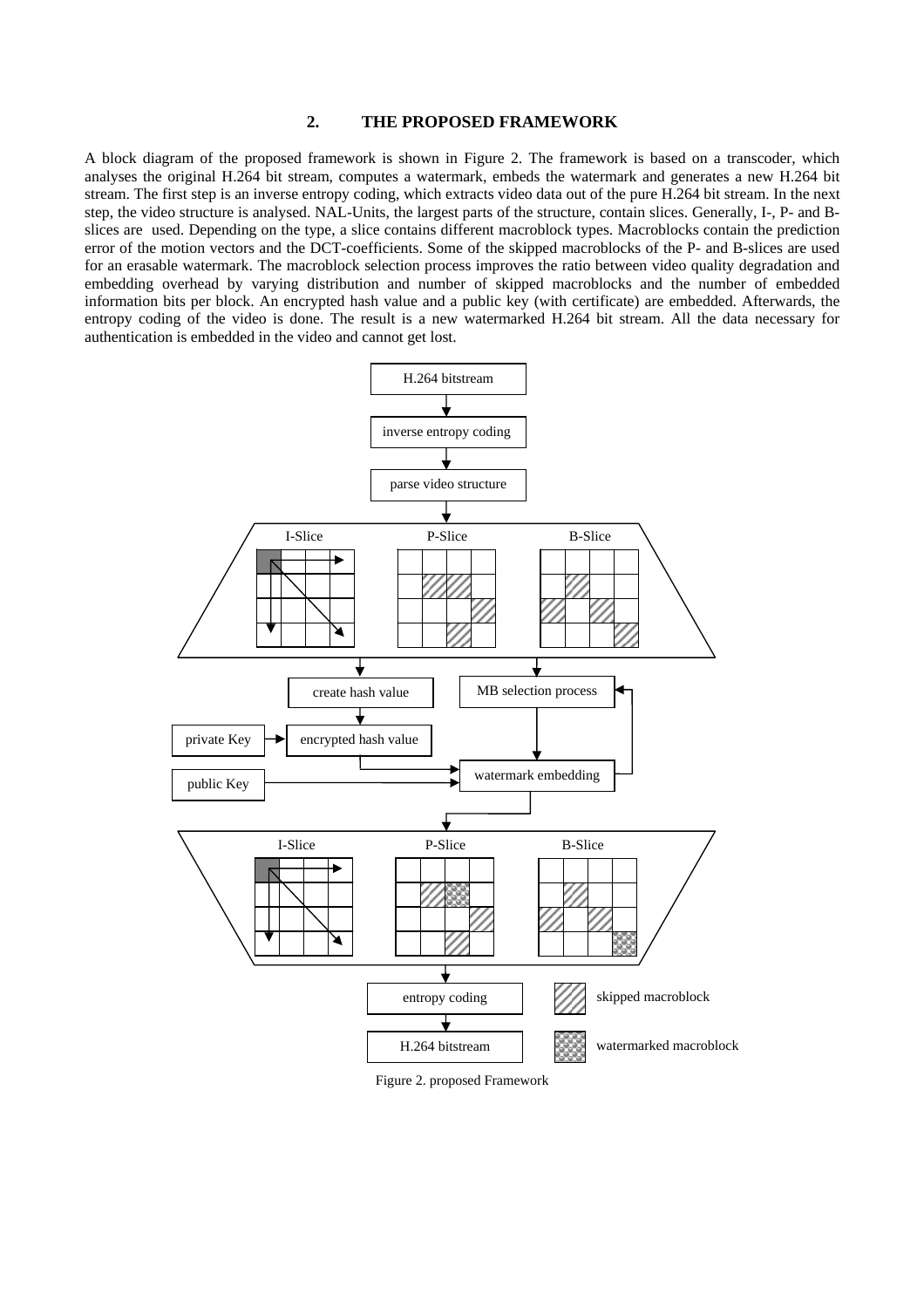## **3. SKIPPED MACROBLOCKS – THE BASIS**

Macroblocks contain the prediction errors of their motion vectors and their DCT coefficients. The macroblock can be skipped, if these errors are zero. Only a counter, which describes the number of skipped macroblocks, exists in the H.264 bit stream. Our idea is to "reactivate" some of these skipped macroblocks. Because of using original skipped macroblocks, the watermark can be erased. Therefore, the watermarked macroblocks are converted to skipped macroblocks. The original video can be completely reconstructed.



Figure 3. watermark embedding and erasing based on skipped macroblocks

During the "reactivation" of skipped macroblocks, some properties of H.264 are to consider. Under certain conditions, the motion vector prediction of skipped macroblocks differs from the motion vector prediction of unskipped macroblocks. Hence, a simple "reactivation" of skipped macroblocks results in a continuous motion prediction error, which results in heavy quality degradation. There are three ways to solve this problem. First, the problematic skipped macroblocks are not used. Second, the error of the motion prediction is compensated in the "reactivated" macroblock. Third, the error of the motion prediction is compensated in the succeeding macroblocks. To save the original video data, the third solution is not used. The error compensation of the second solution requires more bits as by using the unproblematic macroblocks. Hence, the problematic skipped macroblocks are not used for "reactivation".

correlation coefficient  $TC_i$  between successive frames i and  $i+1$  is a suitable statistical characteristic. An important H.264 encoder setting is the quantization parameter  $QP$  . Hence, the correlation coefficients mean Using skipped macroblocks implies that there are enough skipped macroblocks for "reactivation". Number and distribution of skipped macroblocks depend on the statistical characteristics of the video data and the H.264 encoder settings. To describe these dependence investigations have been made. The results imply that the two-dimensional

$$
TC_m = \frac{1}{n} \cdot \sum_{i=1}^{n} TC_i
$$
 (1)

and  $QP$  can be used to estimate the averaged number of skipped macroblocks per frame.



Figure 4. averaged skipped macroblocks per frame in dependence on  $QP$  a) and  $TC_m$  b)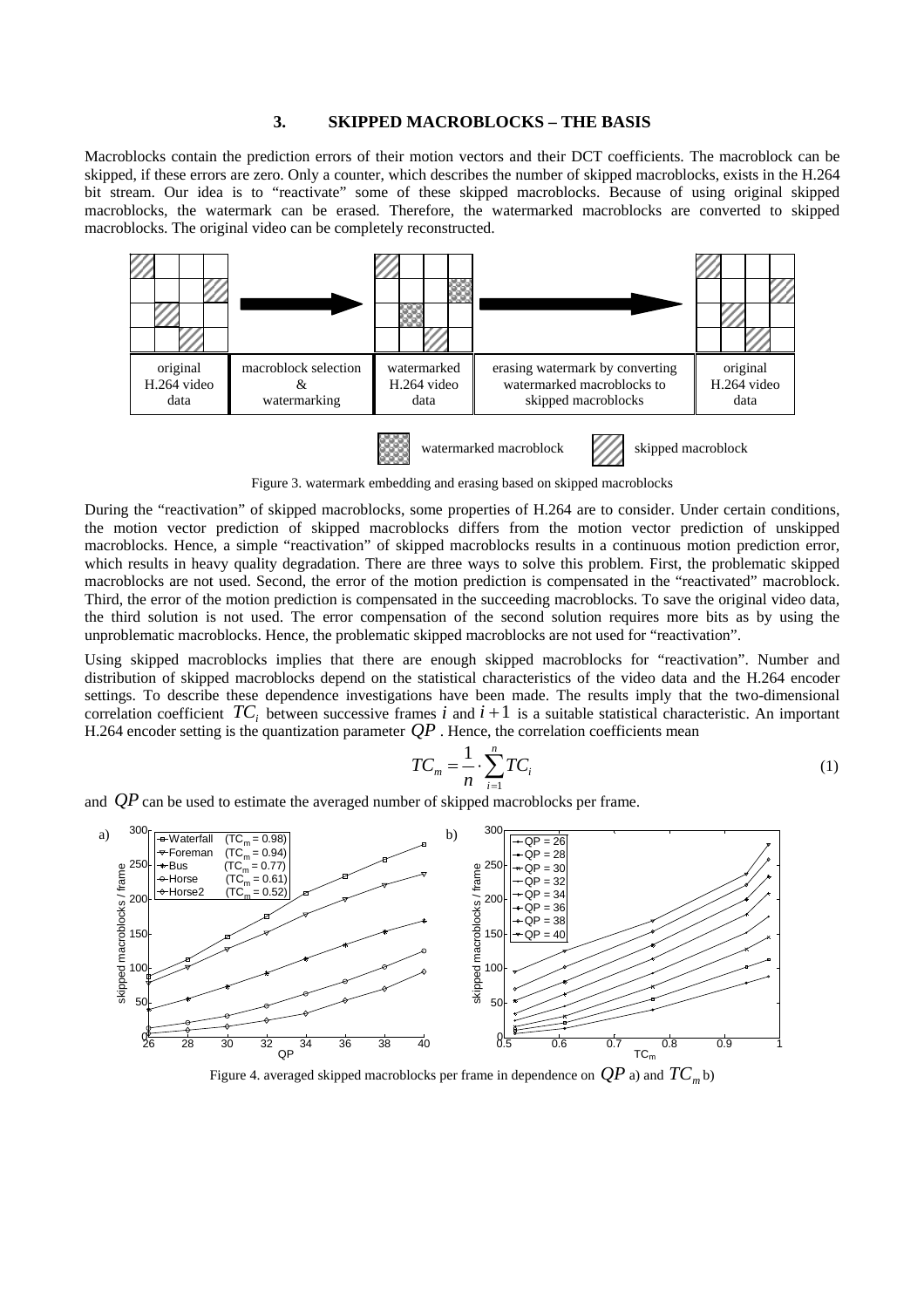## **4. MACROBLOCK SELECTION PROCESS**

Generally, the watermarking results in video quality degradation and an increased video data rate. Quality and data rate are interdependent and can be varied. Generally, the quality decreases and increases with the data rate. The aim of the selection process is to improve the ratio between quality degradation and data rate. Because the data rate depends on the watermark payload, we use the embedding overhead instead the video data rate as a significant characteristic of our approach. The embedding overhead is the relationship between embedded bits and increased video data rate. For example, an embedding overhead of two and a watermark payload of one bit per frame results in an increased bit rate of two bits per frame.

In the selection process, three parameters are varied. The number and distribution of used macroblocks and the number of embedded information bits per macroblock. These parameters depend on each other. Assume we use a fixed watermark payload rate per frame. Hence, we can use many macroblocks to embed few information bits per block or few macroblocks to embed many information bits per block. Because we have to encode the macroblock type and other macroblock data, every additional macroblock results in an increased embedding overhead. Using many information bits per macroblock results in a higher video quality degradation. The macroblock distribution affects only the quality degradation. It is important to use macroblocks, which are used as few as possible for prediction of other macroblocks.

# **4.1. Selection Process - the Basis**

The selection process is based on the value *mb*, which describes how much a macroblock is used for the prediction of other macroblocks. To compute *mb* for each skipped macroblock, the transcoder uses an additional H.264 decoder. The decoder pre-decodes the video and collects information to skipped macroblocks and to the motion vectors of all macroblocks.



Figure 5. use of a decoder to collect additional information

By using the information of the decoder, the transcoder creates a  $mb$ -value-map and a list of all skipped macroblocks. Combining the map and the list, the average  $mb$ -value for each skipped macroblock can be computed.



Figure 6. *mb*-value-map of skipped macroblocks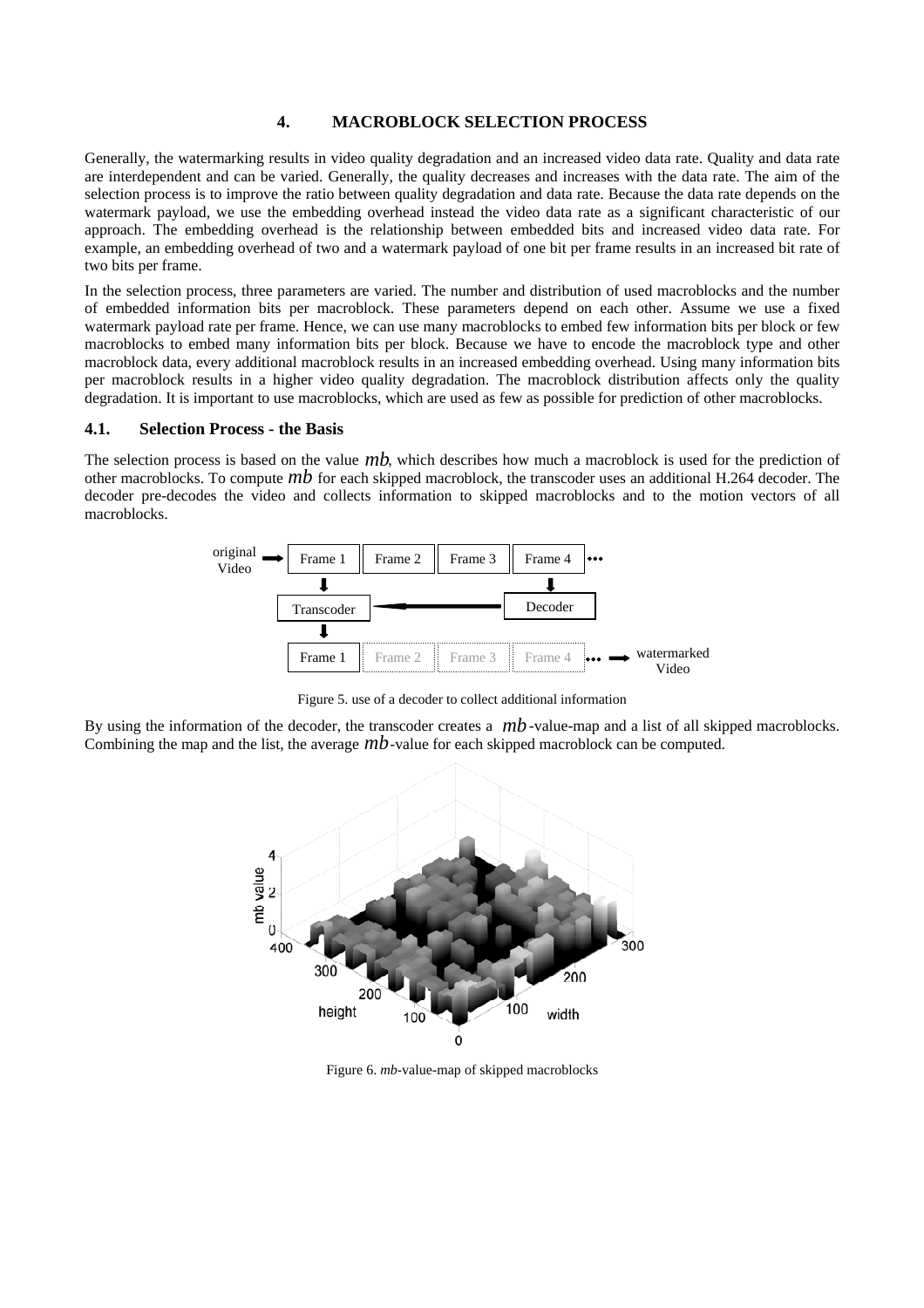## **4.2. Future Analysis**

The  $mb$ -value-map of the skipped macroblocks is used for a future analysis. The macroblocks with the lowest  $mb$ -The *mb*-value precision depends on the number of pre-decoded frames. For example, see Figure 7. Three skipped values are used as few as possible for the prediction of other macroblocks. These blocks are selected for watermarking. macroblocks of every P- and B-Slice are "reactivated" and the 16 luma DC-coefficients of every block are changed  $by \pm 1$ . We describe the quality degradation with the PSNR between the unwatermarked compressed video and the watermarked compressed video. The PSNR value increases with the number of considered frames. The IDR-I-sliceperiod<sup>13</sup> is 10. Therefore, after 10 considered frames no improvement appears.



Figure 7. PSNR improvement by selecting skipped macroblocks with a low *mb*-value

# **4.3. Signal Adaptation**

The *mb*-value not only is used to select the distribution of skipped macroblocks. Additionally, it is used to adapt the used to embed four bytes. The two blocks with the lowest  $mb$ -value are selected. The  $mb$ -value of block one is zero, this block is not used to predict other macroblocks. The *mb*-value of block two is five, the error of block two propagates blocks are used for four bytes, we use the  $mb$ -value difference  $m\dot{b}d$  between two blocks. signal strength or the number of embedded bits per skipped macroblock. For example, two macroblocks per frame are five blocks. Therefore, it is better to embed all bytes in block one and do not watermark block two. For example, see Figure 8. Three blocks per frame are watermarked with two bytes per block. As threshold to decide whether one or two



Figure 8. PSNR improvement by signal adaptation in a) and the resulting embedding overhead in b)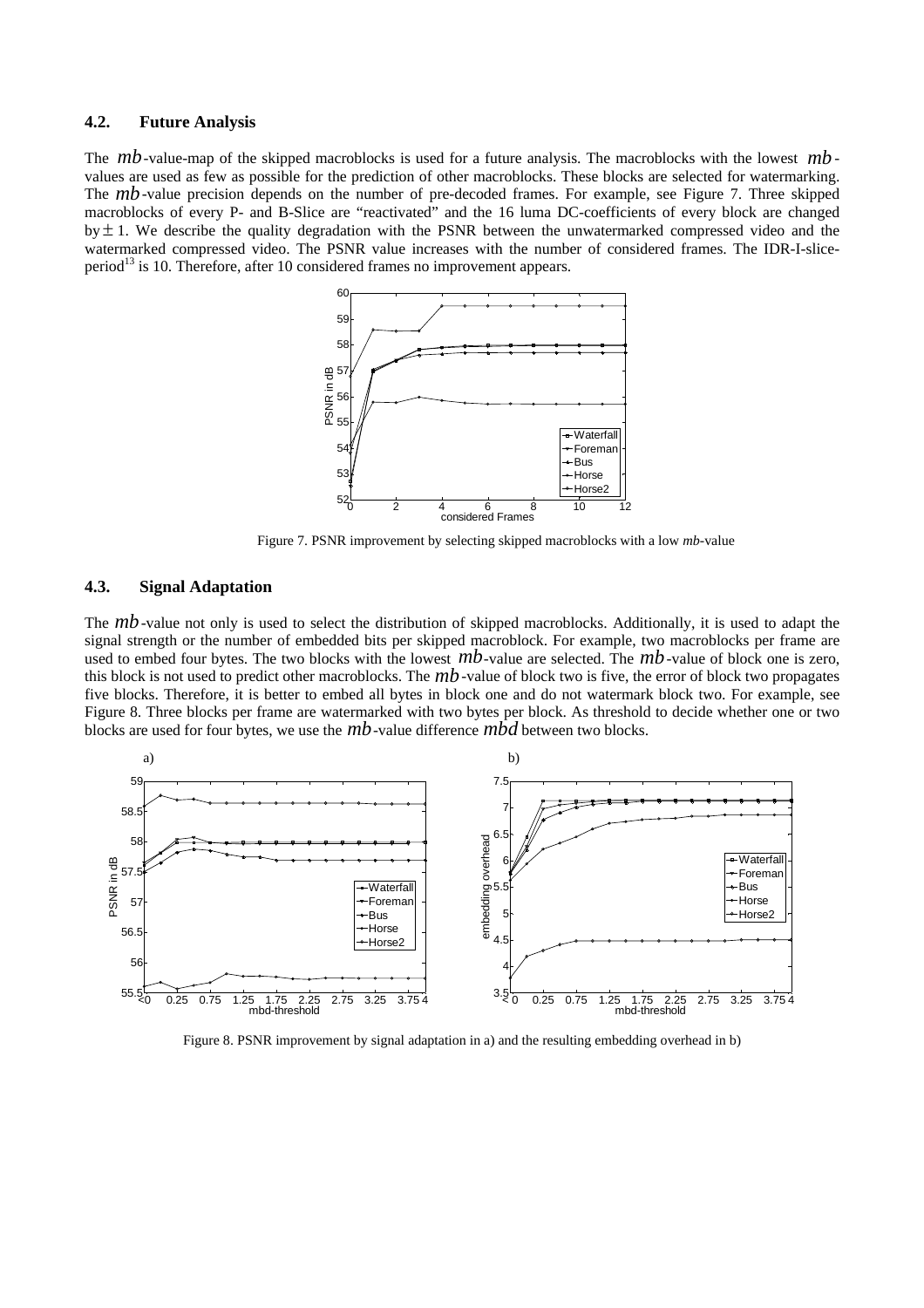Figure 8 a) shows that there is an optimal PSNR value for every video. Figure 8 b) shows that the use of fewer skipped macroblocks results in a lower embedding overhead. Watermarking without signal adaptation results in the worst case concerning the embedding overhead. The use of signal adaptation offers the possibility to set a working point with an optimal relationship between PSNR and embedding overhead. Figure 9 shows an example for the bus video.



Figure 9. working point for the bus video

## **5. WATERMARK EMBEDDING**

## **5.1. Watermark Payload**

The watermark payload is the authentication data of the video. It consists of an encrypted hash value and a certificate with a public key. To generate the hash value we can use the pure H.264 bit stream or data of slices and macroblocks (H.264 video data). Using the bit stream results in a low effort generating the hash value. But the watermarking changes the bit stream. To reconstruct the hash value the watermark has to be erased. Therefore, a high effort is necessary. Using the H.264 video data results in a high effort generating the hash value. An inverse entropy coding and parsing of the video structure is necessary. During the normal decoding process, the hash value can be reconstructed without erasing the watermark. To generate the hash value we use the H.264 video data. We have a one-time high effort generating the hash value but every user can reconstruct this value with a low effort.

To encrypt the hash value we use a usual certificate system. The hash value is encrypted with a private 2048 bit key. The certificate contains the public key and additional information to verify the key over a trust centre. The size of the certificate depends on the contained information. We assume a certificate size of 3.5 kB. The sum of the encrypted hash value and the certificate is the resulting watermark payload size of 3.756 kB.

An important point is the decision, which video parts are to authenticate. Of course, one way is to authenticate the complete video as shown in Figure 10 a). Another way is to authenticate different video parts. For example, every video scene can be authenticated. The advantage is that after a video manipulation the manipulated scenes can be detected. Therefore, the encrypted hash value and the certificate are embedded in every scene. To authenticate the scene order a second hash value, which cover the complete video, can be embedded. Figure 10 b) shows the principle. Several hash value planes allow a hierarchical authentication of a video.



Figure 10. complete authentication of the video data in a) and hierarchical authentication in b)

We authenticate video parts with a length of 30 seconds. This offers the possibility for a hierarchical authentication approach of larger videos. With a size of 3.756 kB for one authentication data set and 25 frames per second we have to embed at least 5.008 Bytes per frame. By using 3 skipped macroblocks with two bytes per block and an I-frame period of ten we can embed 5.4 Bytes per frame. The following investigation is based on this watermark payload rate per frame.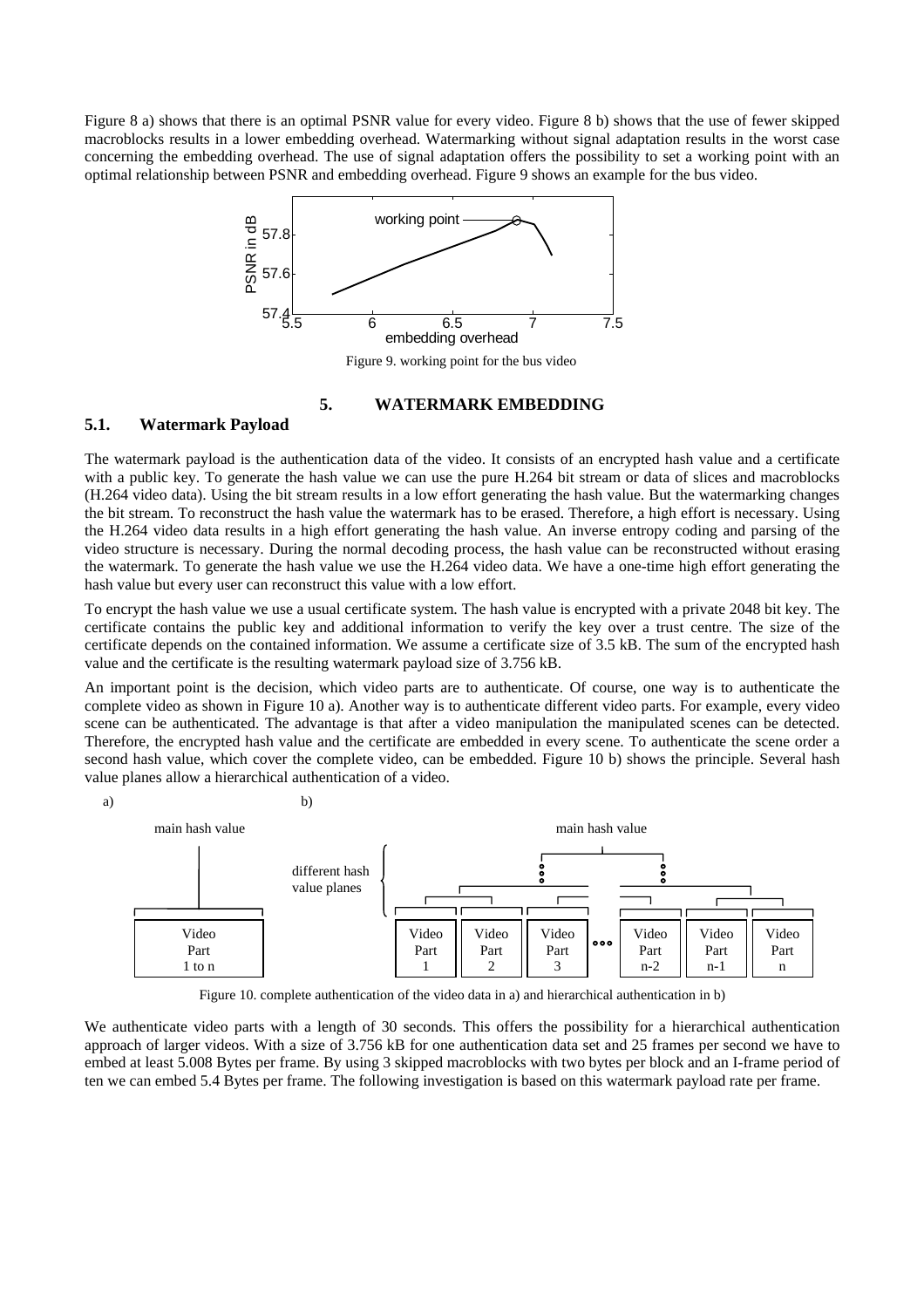## **5.2. Embedding Domain and Detection**

The macroblock selection process chooses the skipped macroblocks and sets the number of embedded bytes per macroblock. One macroblock contains some metadata (type, coded-block pattern, etc.), the motion vector prediction errors and the coefficients prediction errors. Using the metadata to embed the payload, the watermark capacities are very limited. Using the motion vector prediction error to embed the payload, the motion vector prediction of the neighbour macroblocks is affected. The result is a heavy distortion, which propagate the complete frame. Hence, we use the coefficient prediction error to embed the watermark payload. The error propagation is considered and minimized by the macroblock selection process. To embed the payload we use the luma coefficient prediction errors. Therefore, 16x16 coefficients divided in 4x4 blocks are available as shown in Figure 11. One 4x4 block contains 16 coefficient prediction errors in a zig-zag order. Because we use "reactivated" skipped macroblocks, all coefficient prediction errors are zero. By using one coefficient prediction error per 4x4 block two bytes can be embedded per macroblock.



Figure 11. 16x16 block of coefficients consists of 16 4x4 separate transformed blocks

To recover the watermark payload the watermarked macroblocks are to detect. There are different ways to realize this. One way is the embedding of a special pattern. The coefficients are correlated with the pattern to decide whether or not a macroblock is watermarked. This way is inaccurate. Non-watermarked blocks can accidentally contain the pattern, which results in a false detection. To detect the watermarked blocks we use the coded-block pattern. The coded-block pattern defines, in which of the four 8x8 luma and two 8x8 chroma blocks the coefficient prediction errors are unequal to zero. We don't use the chroma coefficients to embed the watermark payload. Hence, all coefficients are zero. By setting the coded-block pattern for one 8x8 chroma block we mark the macroblock. To detect a watermarked macroblock only a comparison of the coded-block pattern and the coefficient prediction errors of this 8x8 chroma block is necessary.

## **5.3. Embedding Techniques**

Generally, there are several approaches to embed the watermark in the selected skipped macroblocks, for instance using *Spread Spectrum<sup>10</sup>, Last Significant Bit* (LSB)<sup>11</sup> or *Quantization Index Modulation* (QIM)<sup>12</sup>. Often, watermarking approaches are designed to be robust to several attacks like noise, compression, geometrical distortions etc. In our approach, we do not need robust watermarking. Hence, we do not apply these approaches directly but adopt it for our approach.

*Spread Spectrum* watermarking can be used in spatial and in frequency domain. The watermark bits are spread and modulated with a pseudo-noise signal. The result is added to the original image. To recover the watermark bits, the pseudo-noise signal is required. The principle of *Spread Spectrum* is to achieve robustness by spreading a signal with high energy. For our approach of a fragile watermarking, using *Spread Spectrum* results in disadvantages. We do not need robustness and using a spread signal results in deteriorate video quality and an increased embedding overhead. Generally, LSB watermarking replaces the last significant bit layer of pixel or coefficient values with the watermarking payload. In our approach, we replace the last significant bit of the transmitted skipped macroblock coefficient prediction errors. Attention should be paid, that the coefficients can be negative and positive values. Because of using skipped macroblocks, the coefficient prediction errors are zero. To embed a bit value "0" the coefficient prediction error is left zero. To embed a bit value "1" the coefficient prediction error is set to one. Generally, QIM watermarking is used to achieve high watermark robustness to several attacks. The quantization step size defines this robustness. Because we aim hard authentication, robustness is not needed. Therefore, we use the smallest quantization step size of two. By changing the coefficient prediction errors we quantize the resulting coefficient. To embed a bit value "0" the coefficient prediction error is changed to achieve an even valued coefficient. To embed a bit value "1" the coefficient prediction error is changed to achieve an odd valued coefficient. The absolute change per coefficient prediction error can be zero or one. To achieve a mean offset of zero the sign of the absolute change of one is rotated. To compare the LSB and the QIM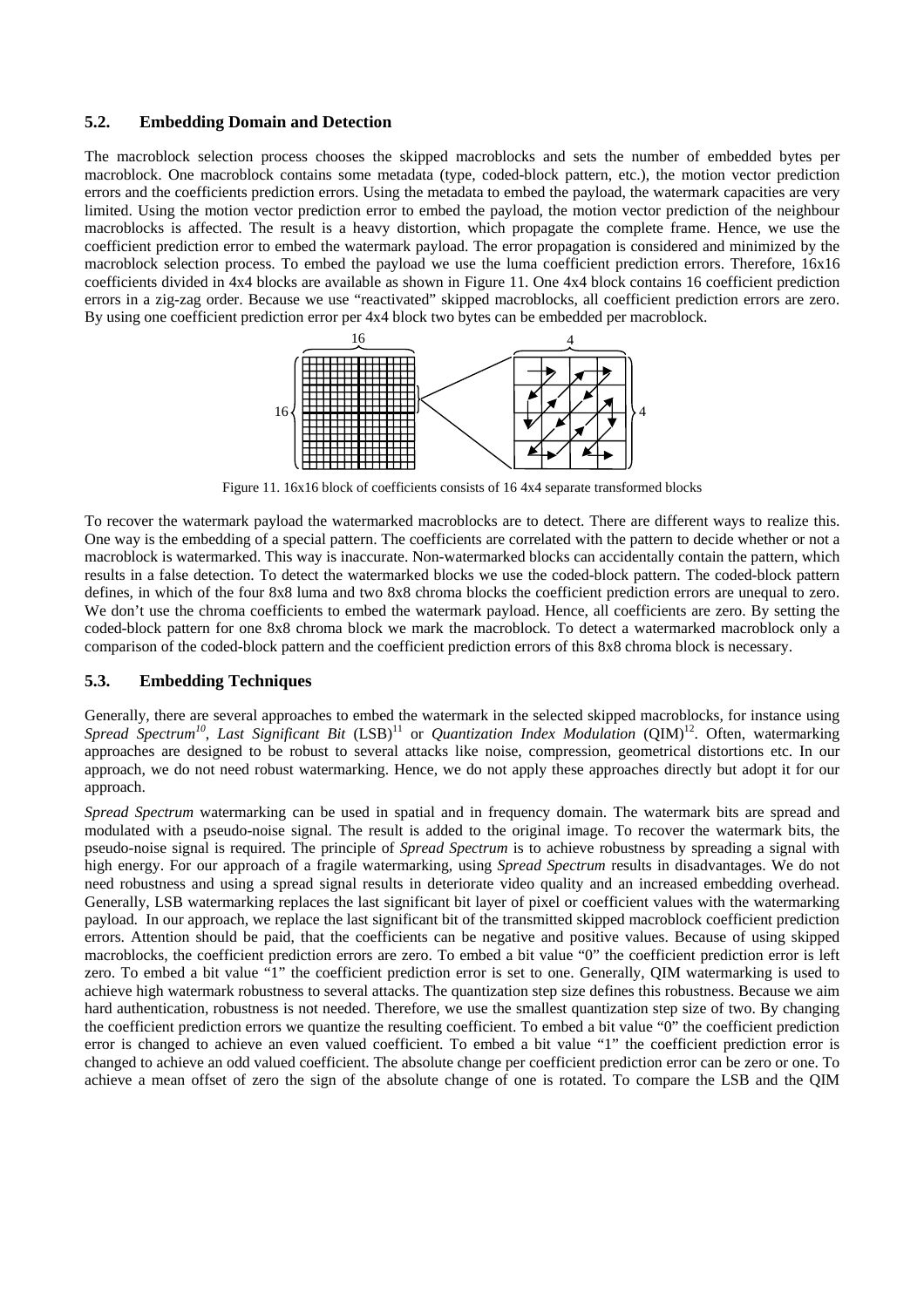approach, we use different frequency of the coefficient prediction errors. We vary them from the lowest to the highest frequency. The coefficient prediction errors are ordered in a zig-zag-line as shown in Figure 11. The investigation delivers following results:

The embedding overhead depends on the relationship between the number of one and zero bits in the watermark payload. A relationship of 1:1 results in an equal embedding overhead for the LSB and QIM approaches. More zeros than ones result in a lower embedding overhead for the LSB approach and more ones than zeros result in a higher embedding overhead for the LSB approach. The embedding overhead also depends on the used frequency of the coefficients. Higher frequency results in a higher embedding overhead as shown in Figure 12 b). Reason is the entropy coding. Using the high-frequency coefficient prediction errors requires entropy coding of the low-frequency coefficient prediction errors even though all are zero.



Figure 12. resulting Bus video PSNR for the LSB and QIM approach in dependence on the used frequency in a) and the resulting embedding overhead for both approaches in b)

Figure 12 a) shows the dependence of the PSNR from the frequency. The non-uniform PSNR curve is caused by the different quantization of the single frequency coefficients<sup>13</sup>. Results of investigations show that the optimal PSNR values are achieved at the fourth frequency for the LSB approach and at the second frequency for the QIM approach.

| Video              | <b>LSB-PSNR</b>    | <b>QIM-PSNR</b> |
|--------------------|--------------------|-----------------|
| Waterfall          | 59.27 dB           | 59.01 dB        |
| Foreman            | $60.23 \text{ dB}$ | $60.43$ dB      |
| <b>Bus</b>         | 59.37 dB           | 59.42 dB        |
| Horse              | 57.84 dB           | 57.81 dB        |
| Horse <sub>2</sub> | $60.09$ dB         | $60.29$ dB      |

Table 1. PSNR values by using optimal frequency for the LSB and the QIM approach

Table 1 shows that there are no relevant differences between the PSNR values of the LSB and QIM approaches. However, the QIM approach achieves the best PSNR values at a lower frequency, which results in lower embedding overhead for the QIM approach as opposed to the LSB approach. Hence, we can say that the QIM approach is suited than the LSB approach for embedding the watermark payload in the skipped macroblocks.

## **6. CONCLUSION**

We propose a new watermarking framework, suitable for authentication of H.264 videos. The use of watermarking to authenticate digital video data and the necessity of hard authentication are discussed. Our approach is based on the latest video compression standard H.264. An essential advantage of our approach is the possibility to erase the watermark and to reconstruct the original H.264 video. The watermark is embedded by "reactivating" some of the skipped macroblocks of the H.264 video data. Number and distribution of skipped macroblocks per frame depends on the statistical